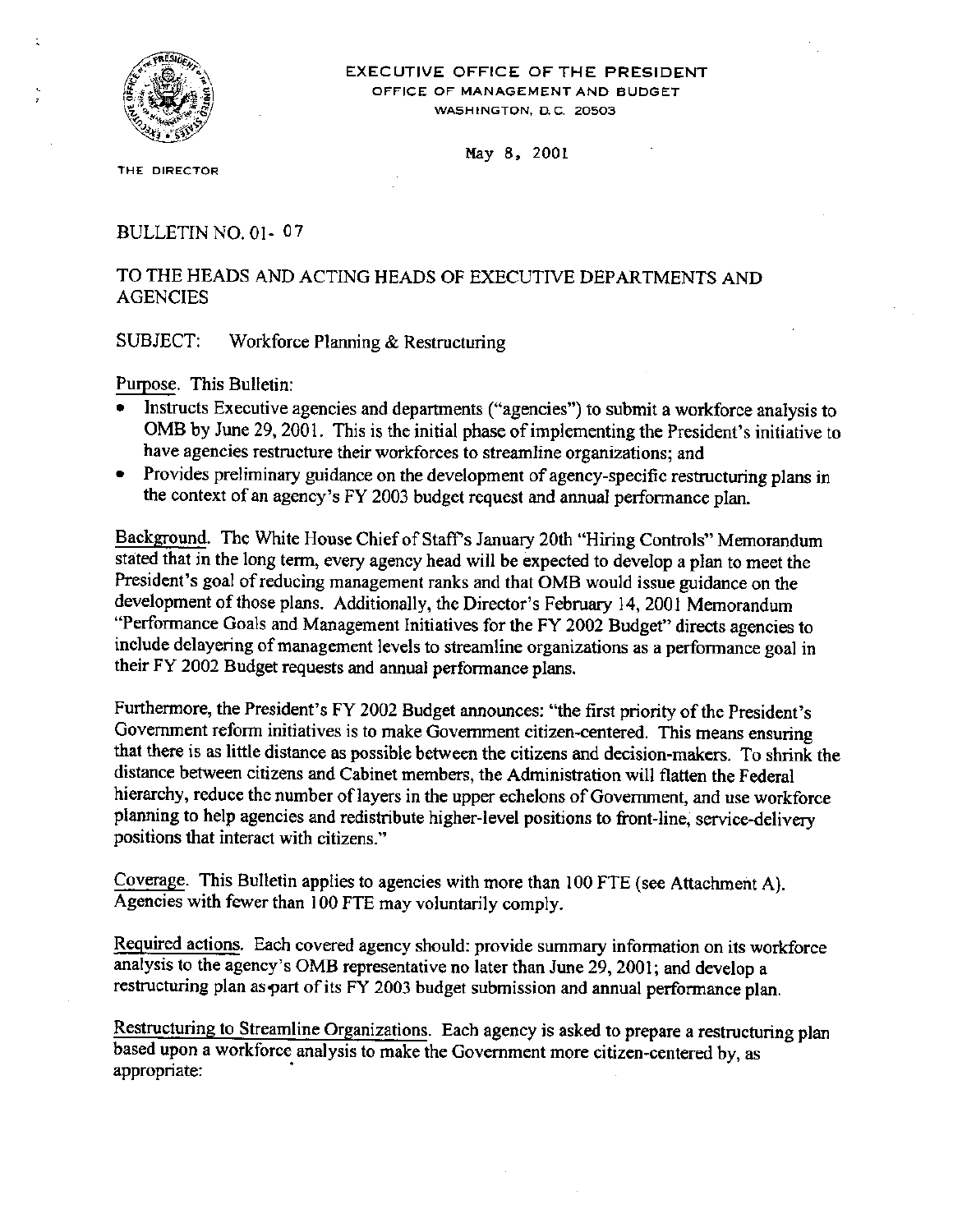- Deploying resources to direct service delivery positions that interact with citizens; and
- Using workforce planning to flatten the Federal hierarchy, increase the span of control, reduce the time it takes to make decisions, and reduce the number of layers in Government.

## *Workforce Analysis*

Each covered agency should prepare a workforce analysis by bureau or organization that, at a minimum:

- Provides information, as of September 30, 2000, on the demographics of the permanent workforce including age, grade, retirement eligibility and expected retirements over the next five years, and attrition, including trends in recent retirements over the past five years;
- Provides information, as appropriate, on the agency's seasonal, temporary, and intermittent workforce for FY 2000, including number and occupations of employees in each category and duration and periodicity of employment;
- Evaluates the skills of the workforce (see the questions below); and
- Identifies each supervisor/manager as reported to the Central Personnel Data File by occupational title, grade level, geographic location, and supervisor-to-staff ratios.

This analysis will serve as the baseline for the agency-specific restructuring plan. The analysis should be fully consistent with: actions taken by the agency to implement other management reform initiatives, including those addressed in OMB Memorandum M-01-15 making greater use of performance-based contracts, expanding the application of on-line procurement, and expanding A-76 competitions and increasing the accuracy of FAIR Act inventories (see Attachment B); and with the agency's biennial SES allocation request to the Office of Personnel Management (OPM).

Agencies should prepare a summary of its findings that addresses each of the above elements. To the maximum extent possible, data used in the analysis should be consistent with that reported to OPM; any deviations should be noted. In addition to the summary data, agencies should address the following questions: '

- 'What skills are currently vital to the accomplishment of the agency's goals and objectives?
- What changes are expected in the work of the agency (e.g. due to changes in mission/goals, technology, new/terminated programs or functions, and shifts to contracting out)? How will this affect the agency's human resources? What skills will no longer be required, and what new skills will the agency need in the next five years?
- What recruitment, training, and retention strategies are being implemented to help ensure that the agency has, and will continue to have, a high-quality, diverse workforce?
- How is the agency addressing expected skill imbalances due to attrition, including retirements over the next five years?
- What challenges impede the agency's ability to recruit and retain a high-quality, diverse workforce?
- Where has the agency successfully delegated authority or restructured to reduce the number of layers that a programmatic action passes through before it reaches an authoritative decision point (e.g. procuring new computers, allocating operating budgets. completely satisfying a customer's complaint. processing a benefits claim, and clearing controlled correspondence)? Where can the agency improve its processes to reduce the number of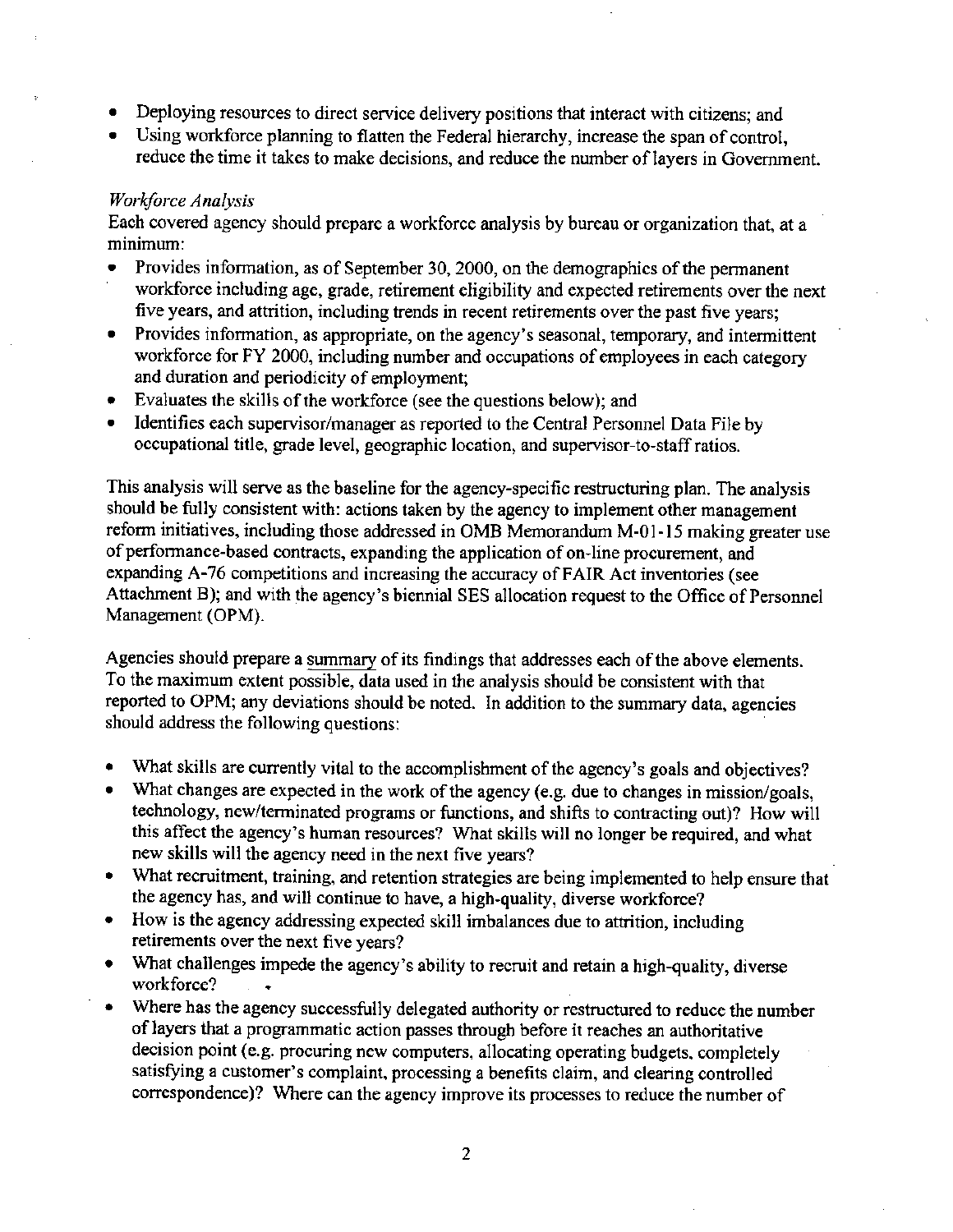layers that a programmatic action passes through before it reaches an authoritative decision point? Please provide at least two examples of each.

• What barriers (statutory, administrative, physical, or cultural) has the agency identified to achieving workforce restructuring?

This information should be provided to the agency's OMB representative no later than June 29, 2001. Agencies may be asked to provide additional information.

### *Agency-Specific Restructuring Plans*

Based on the workforce analysis, agencies should, as a part of the FY 2003 budget submission and annual performance plan, develop a five-year plan to identify the specific organizational changes the agency is proposing to: reduce the number of managers, reduce organizational layers, reduce the time it takes to make decisions, increase the span of control, and redirect positions within the agency to ensure that the largest number of employees possible are in direct service delivery positions that interact with citizens and retrain and/or redeploy employees as part of restructuring efforts. Include in the plan:

- Organizational charts showing the changes from the baseline levels in the organization's program and staffing structure and work processes that would be accomplished by the proposal;
- Costs and/or savings that will result in the first year and over five years from implementing these changes at the account and/or program level as appropriate;
- The human resources management tools and flexibilities needed to implement the plan;
- The specific actions to be taken, with a timetable; and
- The anticipated impact that these changes will have by fiscal year and the agency's plan for measuring progress.

OMB and OPM will work closely with agencies to implement the President's initiative. In addition to this Bulletin, OPM has tools to help each agency conduct a workforce analysis and is prepared to provide guidance and assistance as needed.

Additional guidance on agency-specific restructuring plans and other aspects of agency budget submissions and annual performance plans will be provided in OMB Circular No. A-II, which will be issued this summer.

Contact. Questions regarding this Bulletin should be directed to the agency's OMB representative. Specific questions on conducting a workforce analysis should be directed to Employment Service, OPM at 202-606-6500.

*"r-«.«: ~, ~e.j*

Mitchell E. Daniels, Jr. Director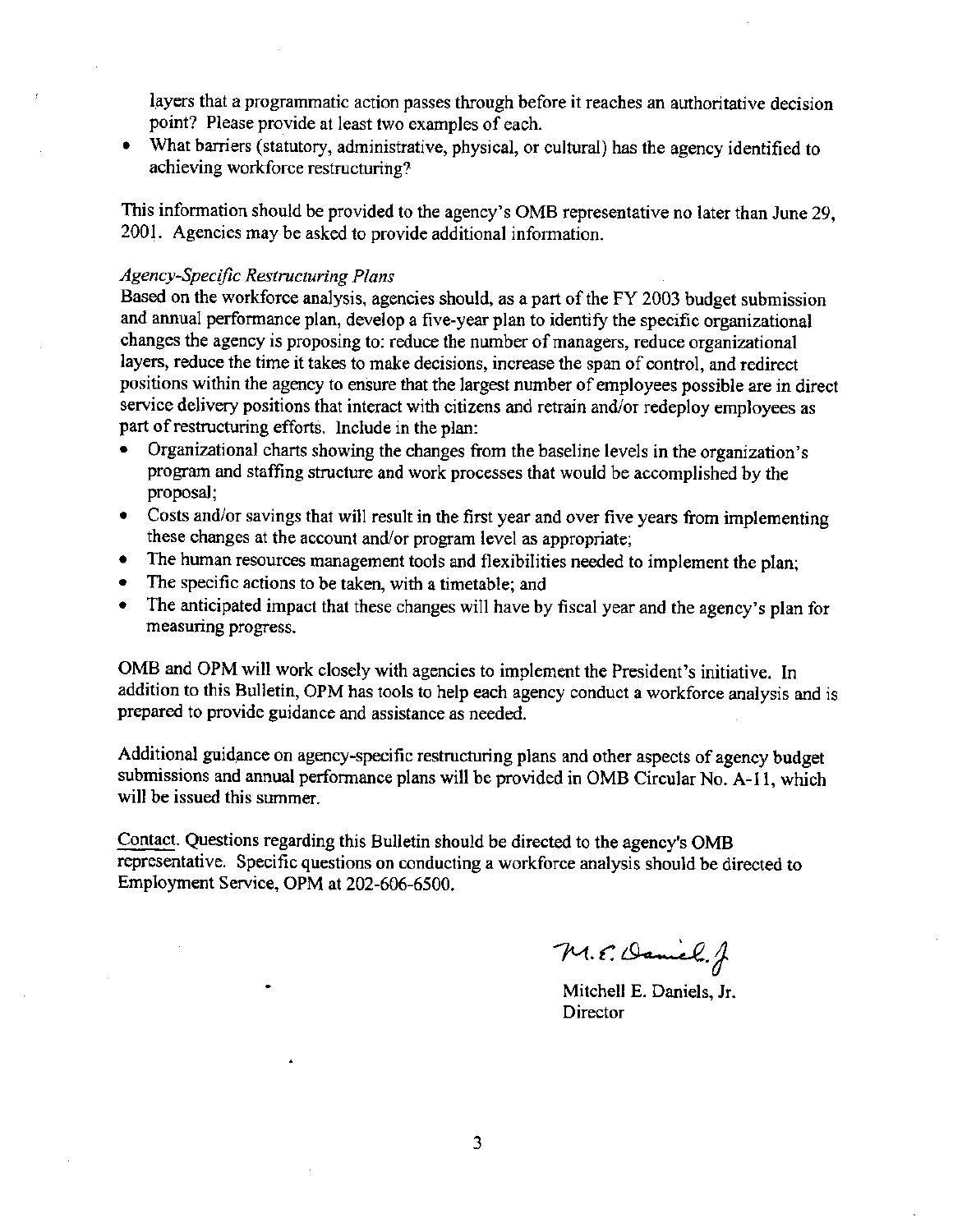## Executive Branch Agencies with more than 100 FTE

Department of Agriculture Department of Commerce Department of Defense--Military Department of Education Department of Energy Department of Health and Human Services Department of Housing and Urban Development Department of the Interior Department of Justice Department of Labor Department of State Department of Transportation Department of the Treasury Department of Veterans Affairs

Agency for International Development American Battle Monuments Commission Armed Forces Retirement Home Broadcasting Board of Governors Cemeterial Expenses (Army) Commodity Futures Trading Commission Consumer Product Safety Commission Corporation for National and Community Service Corps of Engineers Court Services and Offender Supervision Agency for the District of Columbia Defense Nuclear Facilities Safety Board Environmental Protection Agency Equal Employment Opportunity Commission Export-Import Bank of the United States Farm Credit Administration Federal Communications Commission Federal Deposit Insurance Corporation Federal Election Commission Federal Emergency Management Agency Federal Housing Finance Board Federal Labor Relations Authority Federal Maritime Commission Federal Mediation and Conciliation Service Federal Retirement Thrift Investment Board Federal Trade Commission